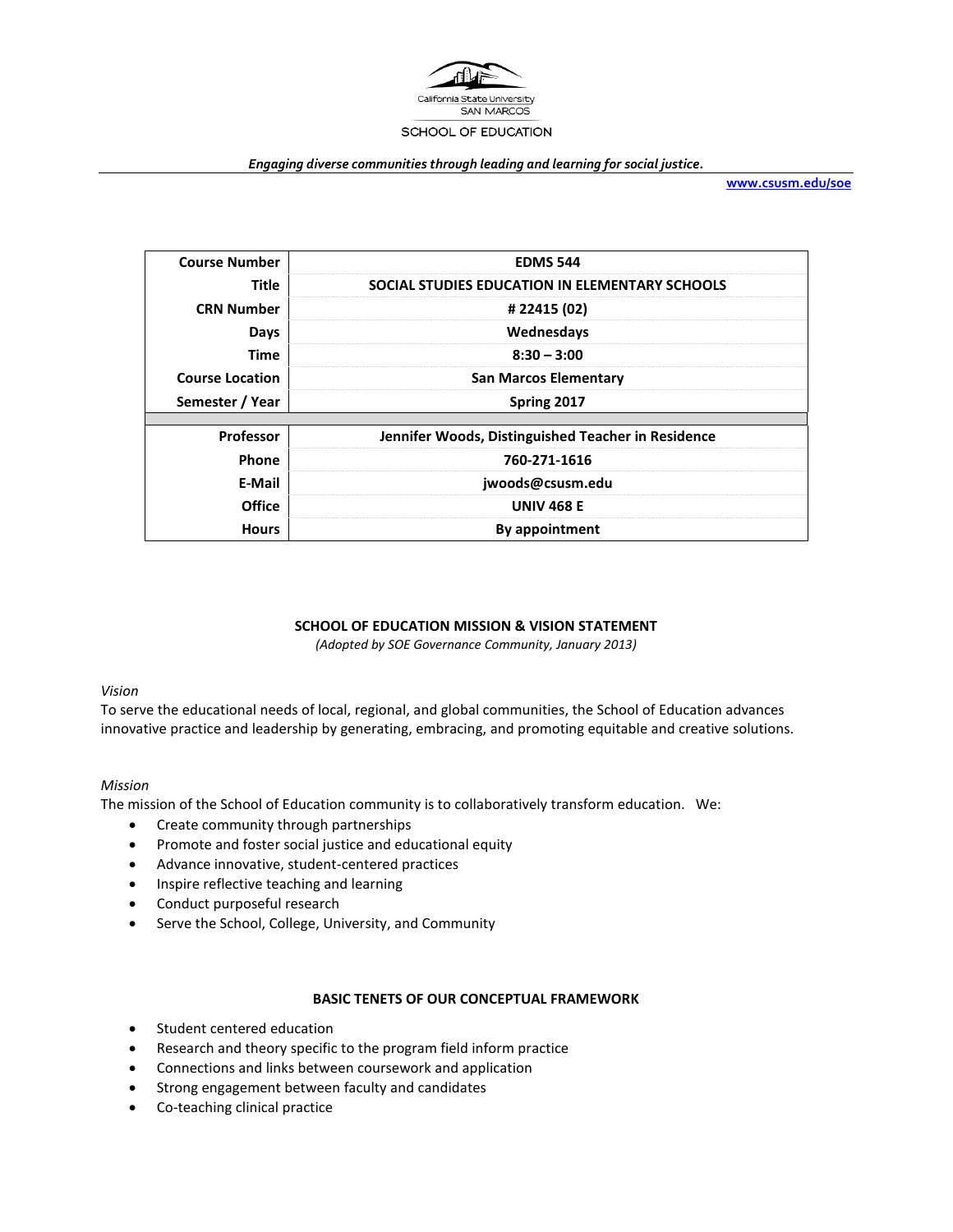• Culturally responsive pedagogy and socially just outcomes

## **COURSE DESCRIPTION**

### *Children are the messages we will send to a time we will never see… Neil Postman*

Catalog: Focuses on curriculum development, methods, techniques, materials, planning, organization, and assessment in social studies. The integration of curricular areas is addressed. Methods of cross-cultural language and academic development will be integrated into the course. *Requires participation/ observation in the public schools.*

*Instructor Name Here:* This course will introduce prospective elementary school teachers to the theoretical concepts, instructional methods and materials used in social studies education to engage students in higher-level thinking through cognitive and affective involvement. The broad emphasis of this course will focus on curriculum development, methods, techniques, materials, planning, organization, and assessment in social studies. The integration of curricular areas is addressed. Methods of cross-cultural language and academic development will be integrated into the course. A secondary focus will be on the effective infusion of the arts (dance, music, fine arts, and drama) into the curriculum.

Social studies is perhaps **the** most important part of the school curriculum because it not only brings together basic tools (such as the 3 Rs) but it **utilizes them authentically**. In the social studies we wrestle with crucial questions: What kind of society do we want to have? What is a "good citizen"? What is fair? How can we create better ways of living together? Our role as educators is to help students develop responsible and thoughtful ways of thinking, believing and acting.

As your instructor, I am committed to modeling reflective and transparent teaching in order to assist you in successfully achieving the goals of this course.

### **Course Prerequisites**

Admission to the Multiple Subject Teacher Credential Program.

# **Course Objectives and Learning Outcomes** (CLOs)

As a result of this course, you will be able to:

1) apply the California History/Social Science and Visual/Performing Arts Frameworks (Standards) -- with consideration of Common Core assessments -- to the classroom experience;

2) understand the value of incorporating primary source materials, the arts & visual literacy, and oral history methods into social studies instruction;

3) become aware of the multitude of community resources available to teachers and the ways in which these resources can be used to strengthen the social studies program;

4) design lessons / units that are grade level and developmentally appropriate, that utilize primary source materials, that infuse the arts as well as a multicultural/lingual perspective, and that address the needs of diverse learners;

5) design curricula that reflect a variety of instructional strategies and that develop children's higher-level thinking skills through active participation;

6) more deeply appreciate the social sciences, history and the arts as essential fields of study – and know how to make this content relevant to children's lives.

### **Credit Hour Policy Statement**

Students are expected to spend a minimum of two hours outside of the classroom each week for each unit of credit engaged in learning.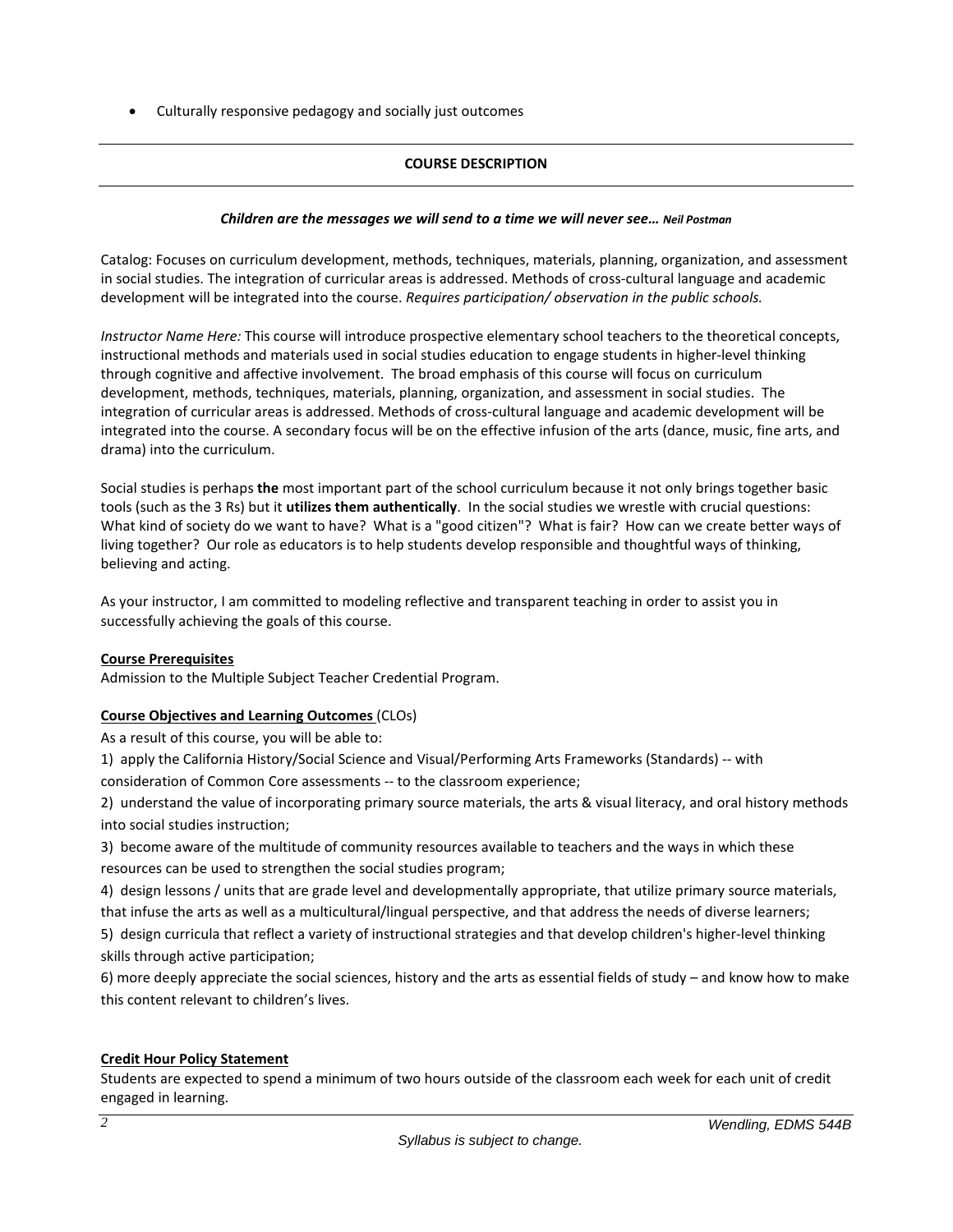### **REQUIRED TEXTS**

- Lee, John. (2008). Visualizing Elementary Social Studies Methods. John Wiley & Sons, Inc. ISBN: 978-0-471-72066-9 (available from our bookstore and online sellers)
- CSDE. (2005). History-Social Science Framework (for California Public Schools K-12). Sacramento, CA. Access online at:<http://www.cde.ca.gov/ci/cr/cf/documents/histsocsciframe.pdf>
- CSDE. (2004) Visual and Performing Arts Framework (for California Public Schools K-12) Sacramento, CA. Access online at[: http://www.cde.ca.gov/ci/cr/cf/documents/vpaframewrk.pdf](http://www.cde.ca.gov/ci/cr/cf/documents/vpaframewrk.pdf)
- CSDE. (2013) California Common Core Standards: English Language Arts and Literacy in History/Social Studies, Science, and Technical Subjects (for California Public Schools K-12) Access online a[t http://www.cde.ca.gov/re/cc/](http://www.cde.ca.gov/re/cc/)

*-- Additional readings/handouts provided by the instructor will be required and available on Cougar Courses.*

### **Professionalism – Dispositions**

Because this course is part of an accredited program that leads to professional certification, students are expected to demonstrate behavior consistent with a professional career. Lack of professionalism in any of the following areas will alter the final grade:

1. Attend all class meetings. If you will miss a class session, please notify the instructor in writing (email) as soon as possible. Absences do not change assignment due dates. See the Attendance Policy – page 5 - for this course.

2. Arrive on time just as you would at a school site. Late arrivals to and early departures from class will lower your final grade.

3. Prepare carefully for class. Be ready to discuss readings and assignments thoughtfully. All voices are valued in our classroom community. Please be sure we get to hear your thoughts on the topics we cover. This is important for your professionalism grade.

4. Complete assignments on time. Late assignments will receive up to a 20% reduction in points. Occasionally a student/group may be asked to revise an assignment. If so, the revised work must be submitted no later than one week after it was returned for full credit. Absences do not change assignment due dates. If you are absent when an assignment is due, you must still submit it on Cougar Courses (except for *Social Studies in You*!) so that it is not considered late.

5. Interact professionally and collaborate responsibly with your colleagues and professor. Teacher education is a professional preparation program and teacher candidates will be expected to adhere to standards of dependability, academic honesty and writing achievement. In short, please do your part to promote a healthy, happy, productive social environment.

**Also, you are welcome to use an electronic device in class. However, it is expected that you will use the technology for class-related activites. Save checking emails or other personal use for breaks and other time outside of class. This applies to cell phones as well. Lack of respect in this regard will significantly impact your professionalism grade. If you need to keep a cell phone on your desk due to childcare responsibilities, please let me know this in advance and step outside to the classroom to take (or make) any urgent calls.**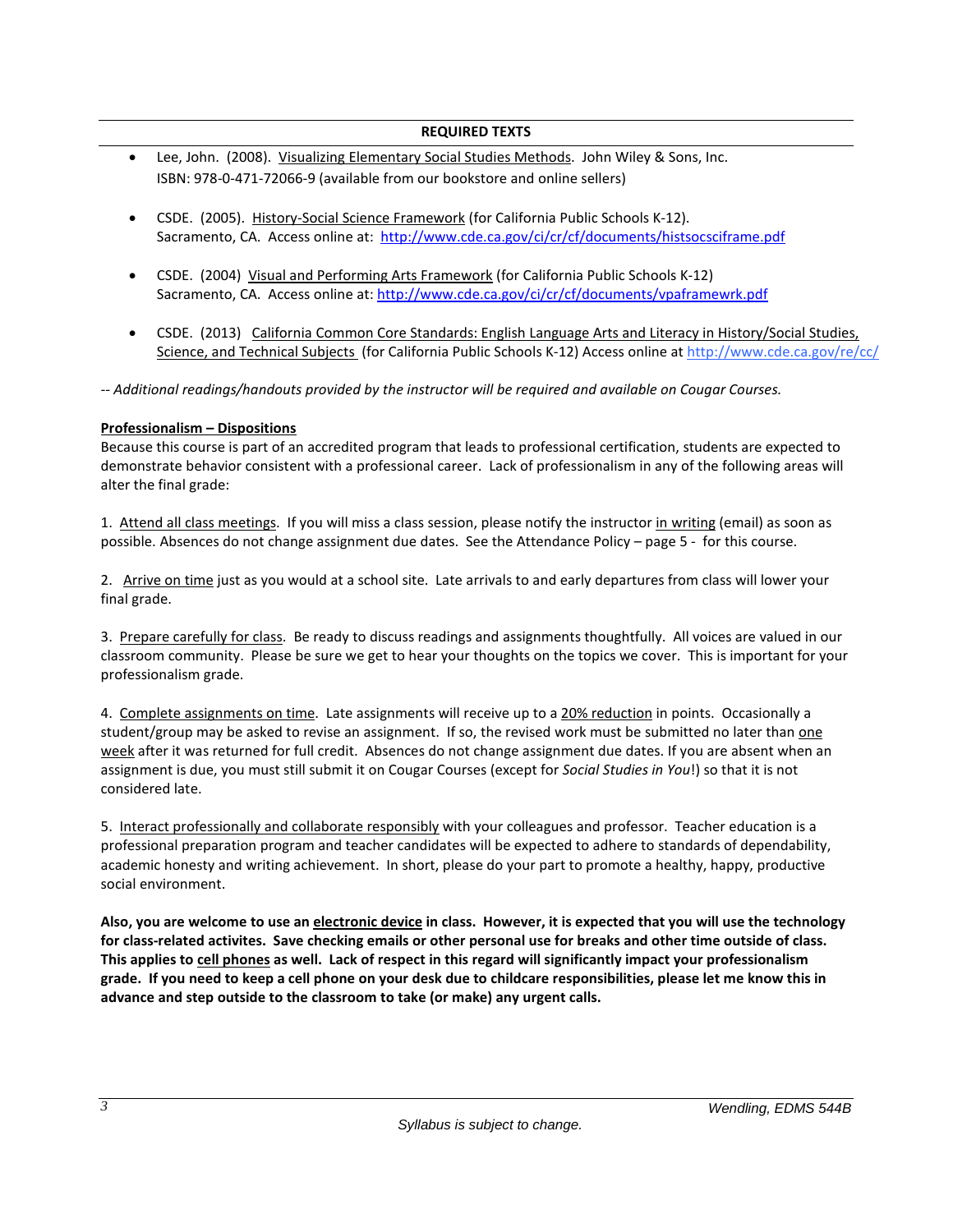## **Authorization to Teach English Learners**

This credential program has been specifically designed to prepare teachers for the diversity of languages often encountered in California public school classrooms. The authorization to teach English learners is met through the infusion of content and experiences within the credential program, as well as additional coursework. Candidates successfully completing this program receive a credential with authorization to teach English learners. *(Approved by CCTC in SB 2042 Program Standards, August 02)*

## **Teacher Performance Expectation (TPE) Competencies**

The course objectives, assignments, and assessments have been aligned with the CTC standards for the Multiple Subject Credential. This course is designed to help teachers seeking a California teaching credential to develop the skills, knowledge, and attitudes necessary to assist schools and district in implementing effective programs for all students. The successful candidate will be able to merge theory and practice in order to realize a comprehensive and extensive educational program for all students. You will be required to formally address the following TPEs in this course:

# **TPE1. Engaging and Supporting All Students in Learning. Beginning teachers:**

**1.3** Connect subject matter to real-life contexts and provide active learning experiences to engage student interest, support student motivation, and allow students to extend their learning.

**1.5** Promote students' critical and creative thinking and analysis through activities that provide opportunities for inquiry, problem solving, responding to and framing meaningful questions, and reflection.

**1.6** Provide a supportive learning environment for students' first and/or second language acquisition by using research-based instructional approaches, including focused English Language Development, Specially Designed Academic Instruction in English (SDAIE), scaffolding across content areas, and structured English immersion, and demonstrate an understanding of the difference among students whose only instructional need is to acquire Standard English proficiency, students who may have an identified disability affecting their ability to acquire Standard English proficiency, and students who may have both a need to acquire Standard English proficiency and an identified disability.

**1.7** Provide students with opportunities to access the curriculum by incorporating the visual and performing arts, as appropriate to the content and context of learning.

**1.8** Monitor student learning and adjust instruction while teaching so that students continue to be actively engaged in learning

# **TPE 2: Creating and Maintaining Effective Environments for Student Learning. Beginning teachers:**

**2.2** Create learning environments (i.e., traditional, blended, and online) that promote productive student learning, encourage positive interactions among students, reflect diversity and multiple perspectives, and are culturally responsive.

**2.5** Maintain high expectations for learning with appropriate support for the full range of students in the classroom. **TPE 3: Understanding and Organizing Subject Matter for Student Learning. Beginning teachers:**

**3.1** Demonstrate knowledge of subject matter, including the adopted California State Standards and curriculum frameworks.

**3.2** Use knowledge about students and learning goals to organize the curriculum to facilitate student understanding of subject matter, and make accommodations and/or modifications as needed to promote student access to the curriculum

**3.4** Individually and through consultation and collaboration with other educators and members of the larger school community, plan for effective subject matter instruction and use multiple means of representing, expressing, and engaging students to demonstrate their knowledge.

**3.5** Adapt subject matter curriculum, organization, and planning to support the acquisition and use of academic language within learning activities to promote the subject matter knowledge of all students, including the full range of English learners, Standard English learners, students with disabilities, and students with other learning needs in the least restrictive environment.

**3.7** Model and develop digital literacy by using technology to engage students and support their learning, and promote digital citizenship, including respecting copyright law, understanding fair use guidelines and the use of

*4*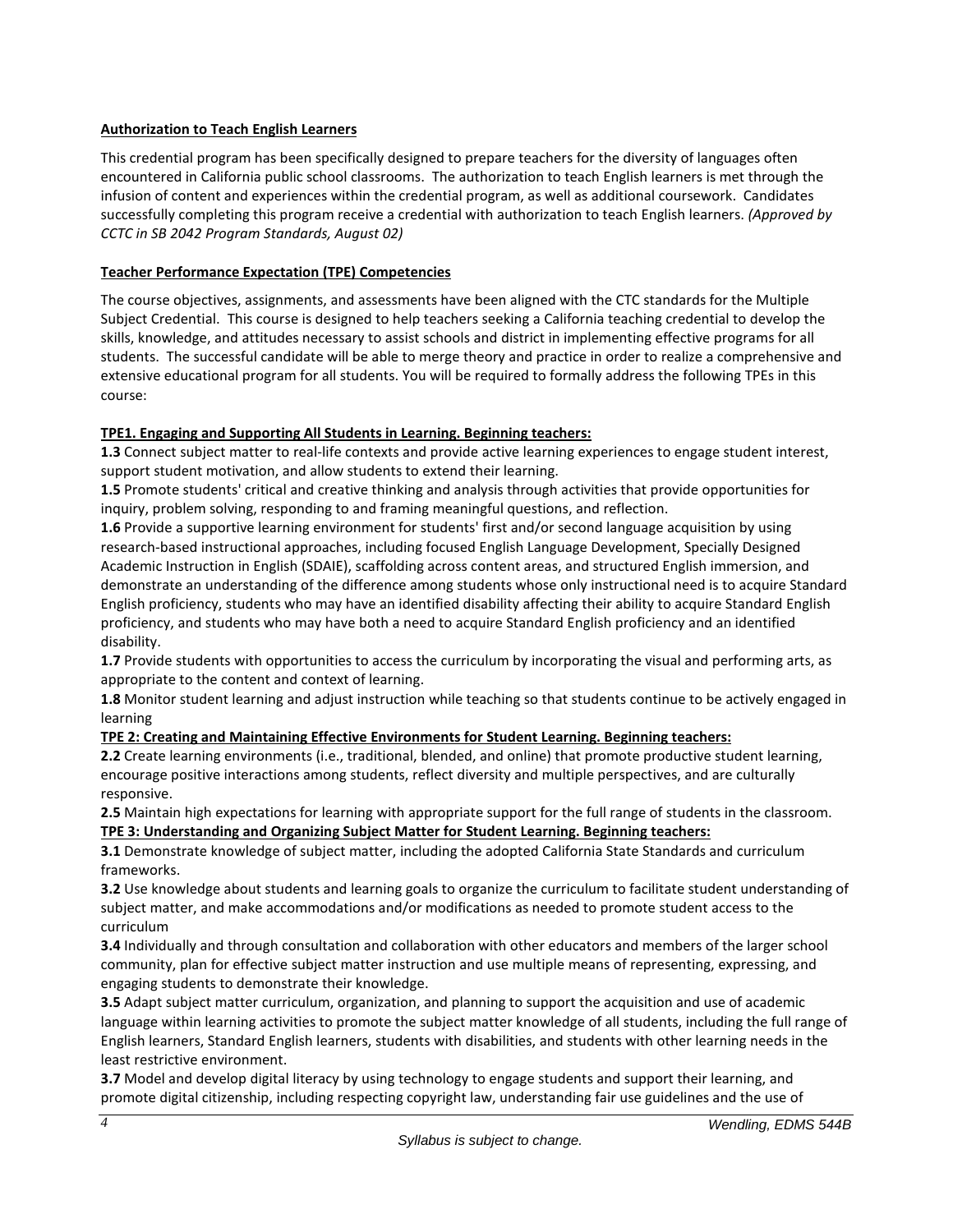Creative Commons license, and maintaining Internet Security

### **TPE 4: Planning Instruction and Designing Learning Experiences for All Students. Beginning teachers:**

**4.1** Locate and apply information about students' current academic status, content- and standards-related learning needs and goals, assessment data, language proficiency status, and cultural background for both short-term and longterm instructional planning purposes.

**4.3** Design and implement instruction and assessment that reflects the interconnectedness of academic content areas and related student skills development in literacy, mathematics, science, and other disciplines across the curriculum, as applicable to the subject area of instruction.

**4.4** Plan, design, implement and monitor instruction, making effective use of instructional time to maximize learning opportunities and provide access to the curriculum for all students by removing barriers and providing access through instructional strategies that include:

- appropriate use of instructional technology, including assistive technology;
- applying principles of UDL and MTSS;

• use of developmentally, linguistically, and culturally appropriate learning activities, instructional materials, and resources for all students, including the full range of English learners;

- \* appropriate modifications for students with disabilities in the general education classroom;
- opportunities for students to support each other in learning; and
- use of community resources and services as applicable

**4.6** Access resources for planning and instruction, including the expertise of community and school colleagues through in-person or virtual collaboration, co-teaching, coaching, and/or networking.

**4.7** Plan instruction that promotes a range of communication strategies and activity modes between teacher and student and among students that encourage student participation in learning.

**4.8** Use digital tools and learning technologies across learning environments as appropriate to create new content and provide personalized and integrated technology-rich lessons to engage students in learning, promote digital literacy, and offer students multiple means to Preliminary Multiple and Single Subject Credential Program Standards – Adopted December 2015 11 Teaching Performance Expectations (TPEs) – Adopted June 2016 demonstrate their learning.

### **TPE 5: Assessing Student Learning. Beginning teachers:**

**5.1** Apply knowledge of the purposes, characteristics, and appropriate uses of different types of assessments (e.g., diagnostic, informal, formal, progress-monitoring, formative, summative, and performance) to design and administer classroom assessments, including use of scoring rubrics.

### **TPE 6: Developing as a Professional Educator. Beginning teachers:**

**6.1** Reflect on their own teaching practice and level of subject matter and pedagogical knowledge to plan and implement instruction that can improve student learning.

**6.2** Recognize their own values and implicit and explicit biases, the ways in which these values and implicit and explicit biases may positively and negatively affect teaching and learning, and work to mitigate any negative impact on the teaching and learning of students. They exhibit positive dispositions of caring, support, acceptance, and fairness toward all students and families, as well as toward their colleagues.

# **Teacher Performance Assessment**

Beginning July 1, 2008 all California credential candidates must successfully complete a state-approved Teacher Performance Assessment (TPA), as part of the credential program of preparation. During the 2017-18 academic year the CSUSM credential programs will use either the CalTPA (California Teacher Performance Assessment) or the edTPA (Educative Teacher Performance Assessment).

# **edTPA**

Beginning in fall 2015, for newly entering initial candidates, the CSUSM assessment system is the edTPA. To assist with your successful completion of the edTPA, a capstone class is part of your curriculum. In this class edTPA related questions and logistical concerns are addressed. Additional support materials are available on the edTPA website: [http://www.edtpa.com/PageView.aspx?f=GEN\\_Candidates.html](http://www.edtpa.com/PageView.aspx?f=GEN_Candidates.html)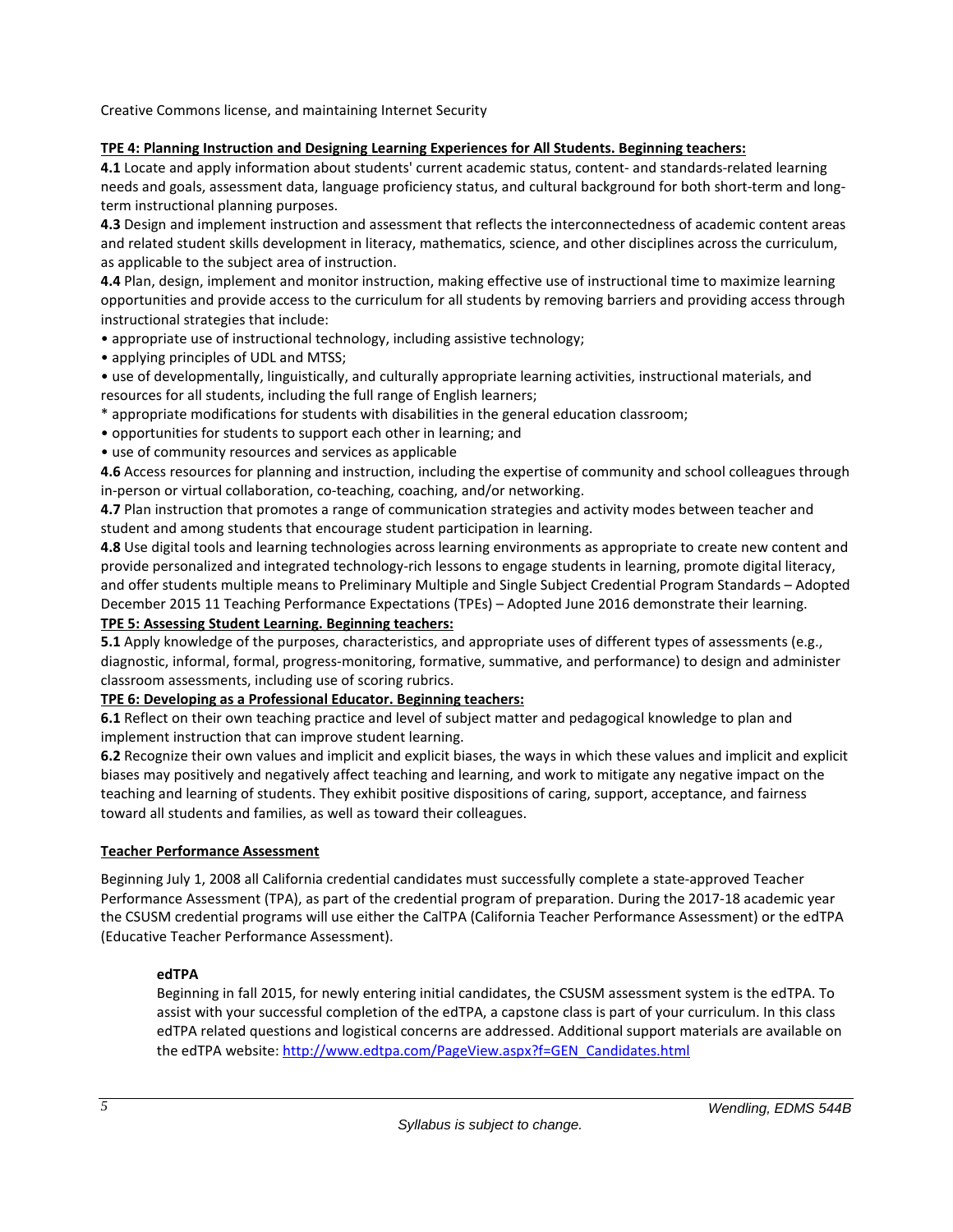Additionally, to support your success in your credential program and with TPA, SOE classes use common pedagogical language, lesson plans (lesson designs), and unit plans (unit designs).

## **Expected Dispositions for the Education Profession**

Education is a profession that has, at its core, certain dispositional attributes that must be acquired and developed. Teaching and working with learners of all ages requires not only specific content knowledge and pedagogical skills, but positive attitudes about multiple dimensions of the profession. The School of Education has identified six dispositions that must be evident in teacher candidates: social justice and equity, collaboration, critical thinking, professional ethics, reflective teaching and learning, and life-long learning. These dispositions have observable actions that will be assessed throughout the preparation program. For each dispositional element, there are three levels of performance - *unacceptable*, *initial target*, and *advanced target*. The description and rubric for the three levels of performance offer measurable behaviors and examples.

The assessment is designed to provide candidates with ongoing feedback for their growth in professional dispositions and includes a self-assessment by the candidate. The dispositions and rubric are presented, explained and assessed in one or more designated courses in each program as well as in clinical practice. Based upon assessment feedback candidates will compose a reflection that becomes part of the candidate's Teaching Performance Expectation portfolio. Candidates are expected to meet the level of *initial target* during the program.

## In EDMS 544, teacher candidates will engage in active learning each class session, and will be expected to actively participate, collaborate, and demonstrate professionalism at all times. Ask yourself…

- Do you participate in class discussions productively, sharing your knowledge and understandings?
- Do you interact productively with your peers, taking on a variety of roles (leader, follower, etc.)?
- Do you contribute appropriately to group work—do you "do your share"?
- Are you able to accept others' opinions? Are you supportive of others' ideas?
- Do you support your peers during their presentations?
- Can you monitor and adjust your participation to allow for others' ideas to be heard?
- Do you show a positive attitude and disposition towards teaching all students?
- Do you exhibit professional behavior at all times and display a "can do" attitude?

### **GENERAL CONSIDERATIONS**

### **School of Education Attendance Policy**

Due to the dynamic and interactive nature of courses in the School of Education, all candidates (course participants) are expected to attend all classes and participate actively. At a minimum, candidates (course participants) must attend more than 80% of class time, or s/he may not receive a passing grade for the course at the discretion of the instructor. Individual instructors may adopt more stringent attendance requirements. Should the candidate (course participants) have extenuating circumstances, s/he should contact the instructor as soon as possible. *(Adopted by the COE Governance Community, December, 1997).*

**For this class,** if you are absent 2 class sessions, your highest possible grade is a "B." If you are absent 3 class sessions, your highest possible grade is a "C+." Late arrivals and early departures of more than 20 minutes will count as an absence. Arriving late or leaving early under 20 minutes will impact your professionalism grade. Please email your instructor if you will be absent. Keep in mind that absences do not change due dates.

### **Policy on Late/Missed Work**

Refer to #1 & #4 under "Professionalism – Dispositions" – page 2.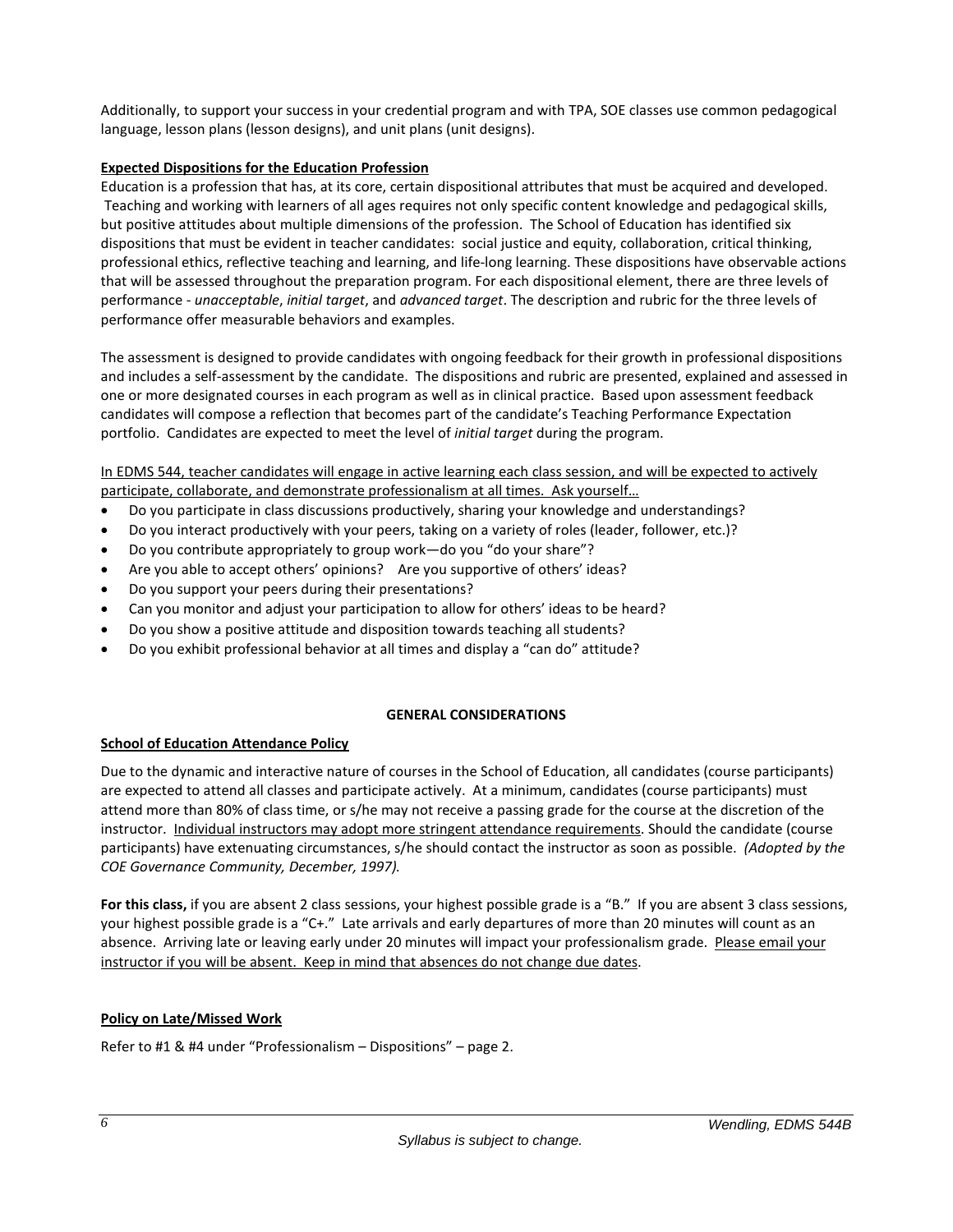## **CSUSM Academic Honesty Policy**

Students will be expected to adhere to standards of academic honesty and integrity, as outlined in the Student Academic Honesty Policy. All assignments must be original work, clear and error-free. All ideas/material that are borrowed from other sources must have appropriate references to the original sources. Any quoted material should give credit to the source and be punctuated accordingly.

Academic Honesty and Integrity: Students are responsible for honest completion and representation of their work. Your course catalog details the ethical standards and penalties for infractions. There will be zero tolerance for infractions. If you believe there has been an infraction by someone in the class, please bring it to the instructor's attention. The instructor reserves the right to discipline any student for academic dishonesty, in accordance with the general rules and regulations of the university. Disciplinary action may include the lowering of grades and/or the assignment of a failing grade for an exam, assignment, or the class as a whole.

Incidents of Academic Dishonesty will be reported to the Dean of Students. Sanctions at the University level may include suspension or expulsion from the University. Refer to the full Academic Honesty Policy at: [http://www.csusm.edu/policies/active/documents/Academic\\_Honesty\\_Policy.html](http://www.csusm.edu/policies/active/documents/Academic_Honesty_Policy.html)

## **Plagiarism**

As an educator, it is expected that each candidate (course participant) will do his/her own work, and contribute equally to group projects and processes. Plagiarism or cheating is unacceptable under any circumstances. If you are in doubt about whether your work is paraphrased or plagiarized see the Plagiarism Prevention for Students website [http://library.csusm.edu/plagiarism/index.html.](http://library.csusm.edu/plagiarism/index.html) If there are questions about academic honesty, please consult the University catalog.

## **Students with Disabilities Requiring Reasonable Accommodations**

Students with disabilities who require reasonable accommodations must seek approval for services by providing appropriate and recent documentation to the Office of Disability Support Services (DSS). This office is in Craven Hall 4300, contact by phone at (760) 750-4905, or TTY (760) 750-4909. Students authorized by DSS to receive reasonable accommodations should meet with their instructor during office hours. Alternatively, in order to ensure confidentiality, in a more private setting.

# **All University Writing Requirement**

A writing requirement of 2500 words is required in all CSUSM courses. You will achieve a significant writing experience in EDMS 544 through the following assignments: weekly reading journal responses, literature connection lesson plan, field trip project, oral history project, and various in-class writing prompts.

# **Use of Technology**

Candidates (course participants) are expected to demonstrate competency in the use of various forms of technology (i.e. word processing, electronic mail, Moodle, use of the Internet, and/or multimedia presentations). Specific requirements for course assignments with regard to technology are at the discretion of the instructor. Keep a digital copy of all assignments for use in your teaching portfolio. For this course, all assignments will be submitted in hard copy – unless an absence prevents submission in person.

# **Electronic Communication Protocol**

Electronic correspondence is a part of your professional interactions. If you need to contact the instructor, e-mail is often the easiest way to do so. It is my intention to respond to all received e-mails in a timely manner. Please be reminded that e-mail and on-line discussions are a very specific form of communication, with their own nuances and etiquette. For instance, electronic messages sent in all upper case (or lower case) letters, major typos, or slang, often communicate more than the sender originally intended. With that said, please be mindful of all e-mail and on-line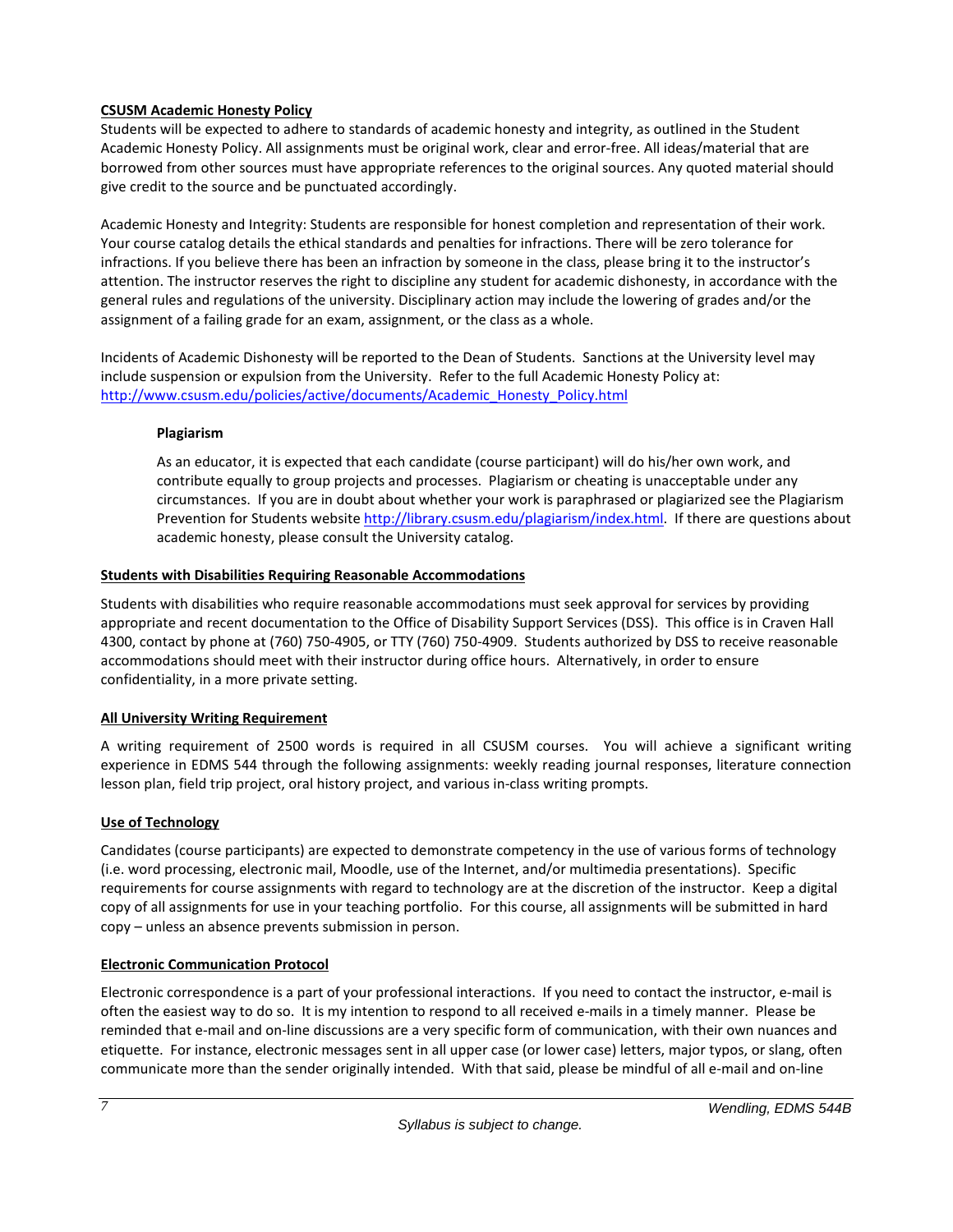discussion messages you send to your colleagues, to faculty members in the School of Education, or to persons within the greater educational community. All electronic messages should be crafted with professionalism and care.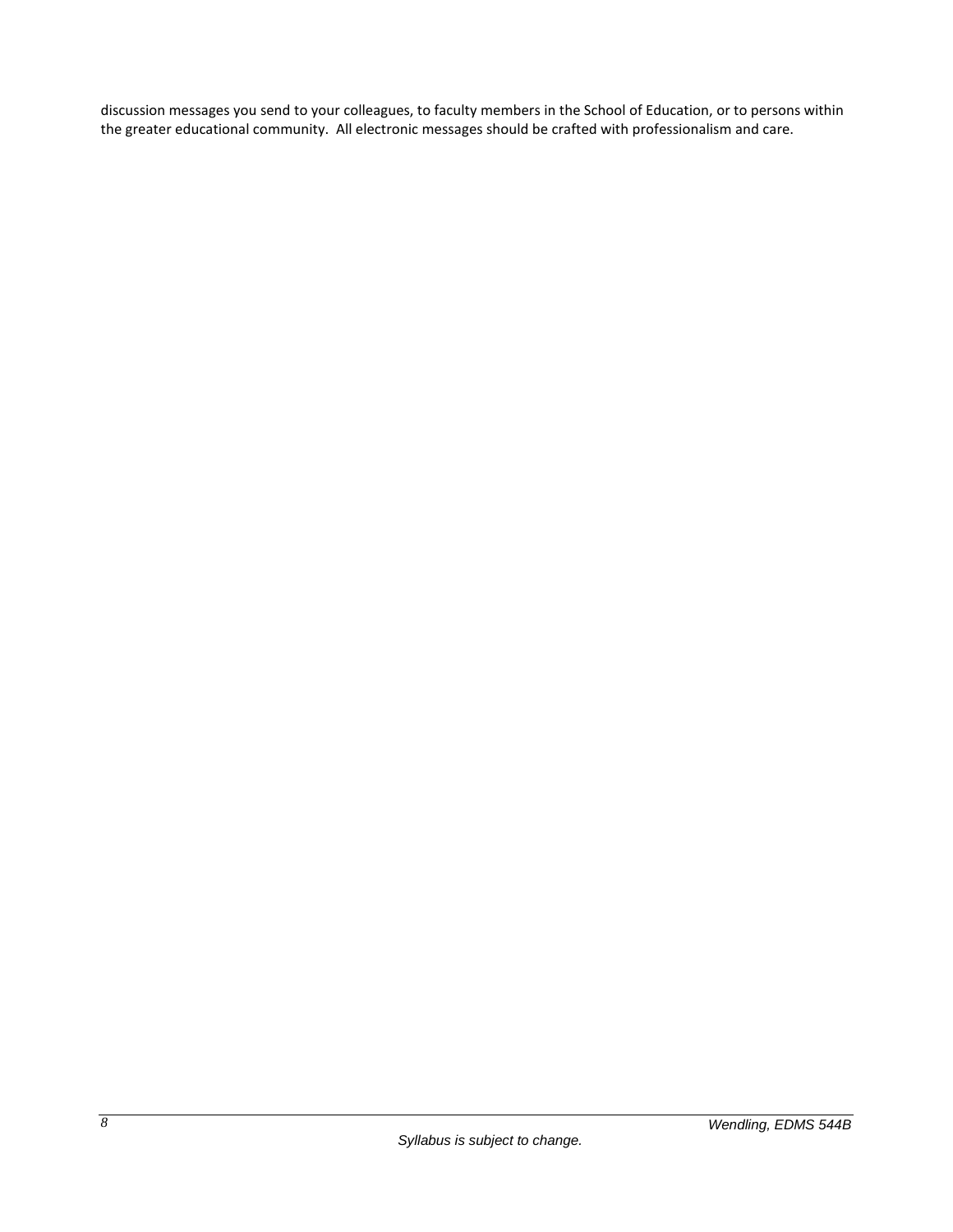Things to consider:

- Would I say in person what this electronic message specifically says?
- How could this message be misconstrued?
- Does this message represent my highest self?
- Am I sending this electronic message to avoid a face-to-face conversation?

In addition, if there is ever a concern with an electronic message sent to you, please talk with the author in person in order to correct any confusion.

### **COURSE REQUIREMENTS AND GRADED COURSE COMPONENTS**

*-- Due dates for assignments and weekly class schedule will be posted on Cougar Courses. --*

• *Reading Response Journals* (CLOs #1,2,3,4,5,6) *30 points*

The assigned readings provide an important foundation for your increasing understanding of how to effectively teach social studies and infuse the arts. To aid you in remembering the readings, and assist you with meaningful class participation, you are asked to respond to each reading assignment by submitting a mini video-response using Flipgrid. You will only receive full points if completed by the date indicated in the schedule. A model will be provided.

Please structure each verbal entry with:

- (1) your name,
- (2) reading identification ("Chapter 8," for example),
- (3) a key understanding you gained from reading this chapter
- (4) a connection from the reading to your experience (personal or second-hand)
- (5) one question the reading prompts you to ask.

Five points will be deducted for each missing journal.

### • *Finding the Social Studies in You!...an individual assignment* (CLOs #2,6) *1 bonus point!*

Have you ever tried to explain who you are through six social studies disciplines? For this (required) assignment, you will reintroduce yourself to our class by sharing stories and material culture from your life that relate to six of our eight disciplines.

You may use photographs, drawings, objects, collections, your imagination, etc. Your in-class presentation will model a way to verbally and visually engage your students -- and will demonstrate your understanding of the disciplines you select. Aim to present for about 5 minutes.

## **The following three assignments will link together to support a social studies unit plan centered around a Big Idea for your selected grade level (K-6)…**

### **\*\*\* NOTE: Full assignment guidelines can be found on Cougar Courses. \*\*\***

• *Literature Connection – Lesson Plan...a group assignment* (CLOs #1,2,4,5,6) *20 points*

A wealth of children's literature exists that strongly supports the state standards for teaching social studies. For this assignment you and your partners will select *one book* appropriate for the grade level unit you are developing. You will then dramatically present your book and explain how it can be used to advance children's thinking about key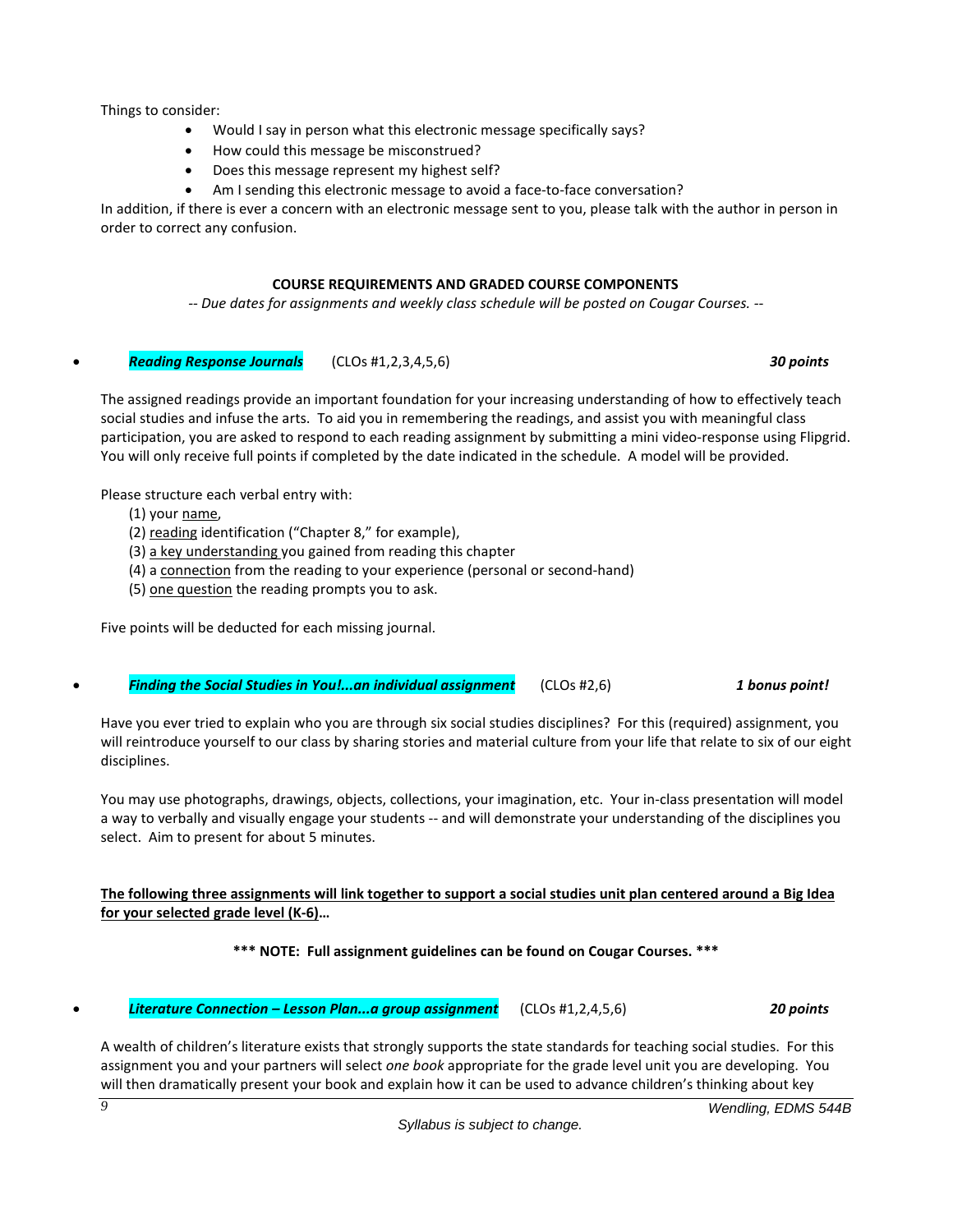social studies concepts and the arts. You will create a handout for your colleagues and design a lesson that incorporates your book.

• *Community Field Trip Project… a group assignment* (CLOs #1,2,3,5,6) *20 points*

In this assignment you and your Literature Connection partners will explore and share information about a field trip site in San Diego or Riverside County. By designing a variety of pre, during, and post-trip lessons, as well as higher level thinking questions and assessments, you will be able to plan an educational (rather than purely recreational) field trip.

#### • *Oral History Project … an individual assignment* (CLOs #1,2,3,4,5,6) *20 points*

Collecting oral histories is an exciting way to help children understand that "history" is found all around us and is being continually created. In this project, you will conduct an oral history interview of a person about a topic that relates to your social studies unit.

To support your interview and demonstrate the power of visual literacy and material culture, you will bring to class on the designated day a primary source object (artifact, document, photographs, etc.) of significance to the person/topic of the interview. We will then create a "classroom museum."

#### • *Mock Interview* (CLOs #1,2,3,4,5,6) *10 points*

Imagine you are at a job interview and were just asked: "How will you teach social studies in your classroom?" Knowing how to teach and structure learning in social studies, and then being able to express your understanding, can be two different abilities. In order to help you eloquently articulate the knowledge you gained through this course (and thereby increase your chances of getting hired!), as well as enhance your educational philosophy, you will participate in a mock interview during our last class. Preparing for the interview will also serve to reinforce the breath of knowledge you've gained in EDMS 544—in history, geography, economics, political science, anthropology, religion, sociology, psychology…plus instructional strategies, standards and assessments.

| <b>ASSIGNMENT</b>                 | <b>POINTS</b> |
|-----------------------------------|---------------|
| Professionalism/Reading Journals  | 30 points     |
| Social Studies in You!            | 1 bonus point |
| Literature Connection/Lesson Plan | 20 points     |
| Community Field Trip/Lesson Plans | 20 points     |
| Oral History Project              | 20 points     |
| Mock Interview                    | 10 points     |

### **TOTAL**: 100 points **(There is no final exam for this course.)**

# **Grading Scale:**

Grades will be determined by the total number of points earned (100 points possible):

| $A = 94-100$ | $A - 91 - 93$ | $B+ = 88-90$ | $B - = 81 - 84$ | $B = 85 - 87$ |
|--------------|---------------|--------------|-----------------|---------------|
| $C+ = 78-80$ | $C = 74-77$   | $C = 71-73$  | $D = 60 - 70$   | $F = 0-59$    |

Remember! You must maintain a B average (3.0 GPA) in your teacher education courses to receive a teaching credential from the State of California.

*Wendling, EDMS 544B 10* **Exemplary "A" Teacher Candidates (you!)** 1. Demonstrate serious commitment to their learning, making full use of the learning opportunities available and searching out the implications of their learning for future use.2. Complete all